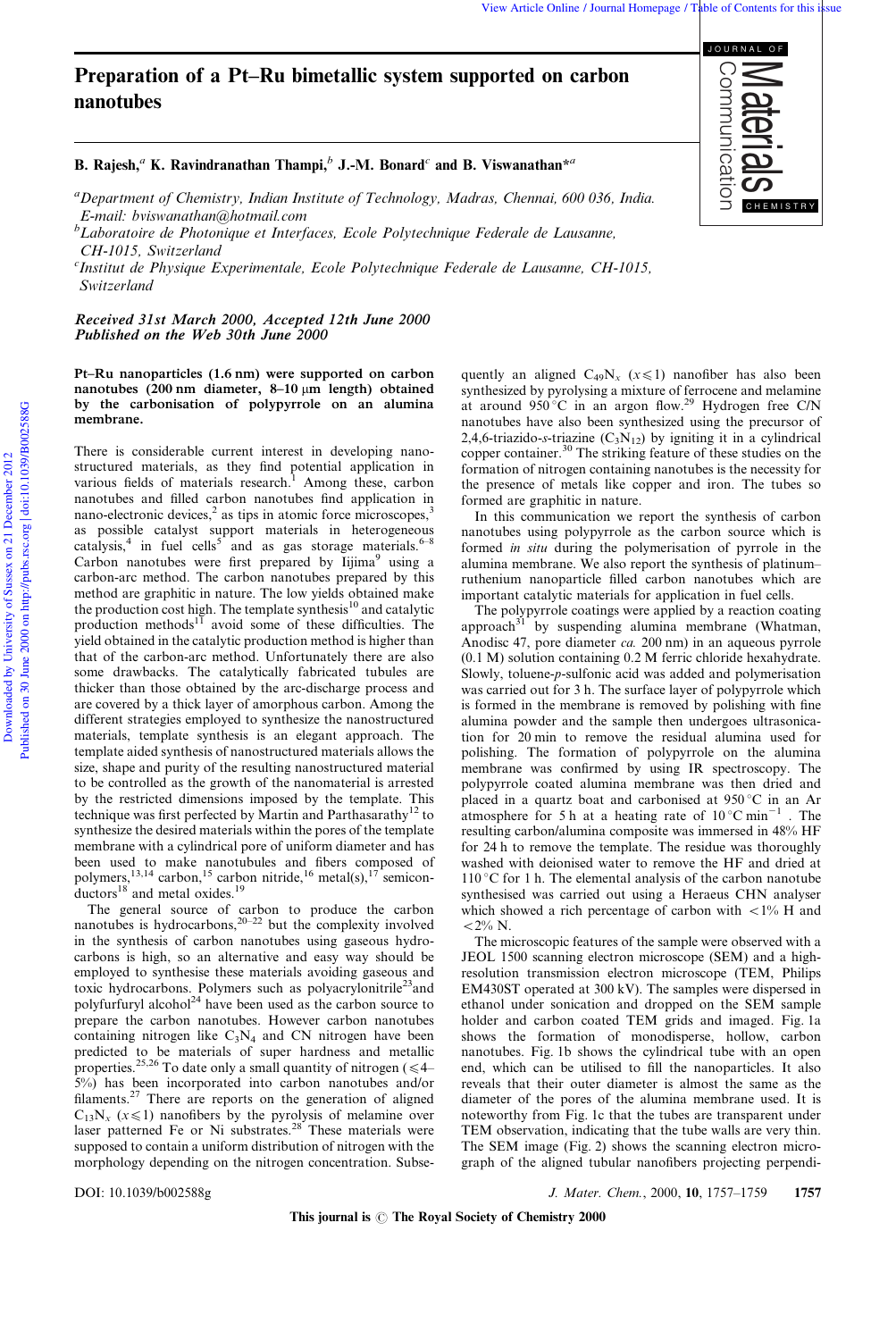

Fig. 1 High resolution transmission electron micrographs: (a) showing the monodisperse, uniform carbon nanotube obtained by carbonisation of polypyrrole on an alumina membrane; (b) showing the cylindrical tube with an open end and with an outer diameter almost equal to that of the channel diameter of the template used; (c) showing the tube to be transparent, which indicates that the walls of the carbon nanotube are very thin.

cularly from the surface of the SEM sample holder. Though the carbon tubes produced by this method are not completely graphitic as are those produced by the arc-discharge process,

1758 J. Mater. Chem., 2000, 10, 1757-1759

View Article Online



Fig. 2 Scanning electron micrograph of aligned nanofibers projecting perpendicularly from the surface of the SEM sample holder.

their disordered structure is quite typical of fibers or nanotubes produced by decomposition of hydrocarbons.

It is of interest to compare the quality and texture of the material synthesized with other nitrogen containing nanotubes and fibers reported in the literature. HREM images of the nitrogen containing nanotubes obtained by the detonation of 2,4,6-triazido-s-triazine in a copper container showed that the product is mainly graphitic in nature with multiwall and faceted onion structures. The particles were of various diameters reaching up to 100 nm, with hollow tubes and possess a faceted structure. On the other hand, the nanocomposites obtained from the decomposition of melamine on laser etched Fe films exhibited corrugated and/or compartmentalized morphologies with relatively thin walls. These walls consist of several graphitic layers aligned along the fiber axis. In general the degree of tubular perfection decreased with an increase in nitrogen incorporation. The nanotubes obtained in this study also exhibited aligned graphitic layers with thin walls. The iron ions used for the initiation of polymersation, after reduction to their metallic state could have been the catalytic centres to promote the formation of nitrogen containing carbon nanotubes. The similarities between the nitrogen containing carbon nanotubes reported in the literature and the ones reported in this work are: (i) the relatively thin walls, (ii) wide inner cores, (iii) graphitic nature of the nanotubes and (iv) alignment along the fiber axis.

The platinum-ruthenium nanoparticle filled carbon nanotubes were prepared by immersing the carbon/alumina composite (after the carbonization of polypyrrole) in 37 mM  $H_2PtCl_6(aq)$  and 73 mM RuCl<sub>3</sub>(aq) for 5 h to allow the salts to penetrate inside the nanotube. The composite was then dried at room temperature and reduced in a flow of H<sub>2</sub> at 550  $\degree$ C for 3 h. The membrane was then dissolved in 48% HF for 24 h to leave Pt-Ru nanoparticle filled carbon nanotubes. TEM pictures (Fig. 3a and b) show that the platinum and ruthenium nanoparticles are highly dispersed inside the carbon nanotube with an average particle size of around 1.6 nm. It is evident from these figures that most of the bimetallic nanoparticles are present inside the tube. This is due to the preparation procedure, viz., the metal precursors were loaded on the carbon/alumina composite before the dissolution of alumina by HF.

The X-ray photoelectron spectroscopy (XPS) measurements of Pt-Ru nanoparticle filled carbon nanotubes were carried out using a Perkin Elmer PHI 5500 ESCA system using  $Mg-K_{\alpha}$  as the excitation source. The peak binding energies of Pt  $4f_{7/2}$  at 71.4 eV and  $4f_{5/2}$  at 74.4 eV suggest that the Pt particles are present in the zero valent state. The Ru 3d spectrum has been obscured by the C 1s spectrum, but the deconvoluted spectrum shows a doublet with peak binding energies of  $280.6 \text{ eV}(3d_{5/2})$ and  $284.8 \text{ eV}(3d_{3/2})$  which confirms the presence of Ru particles. The absence of a signal due to aluminium suggests that the alumina membrane has been completely dissolved.

In conclusion, the thermal decomposition of a polypyrrole coated alumina membrane yielded hollow, cylindrical, mono-